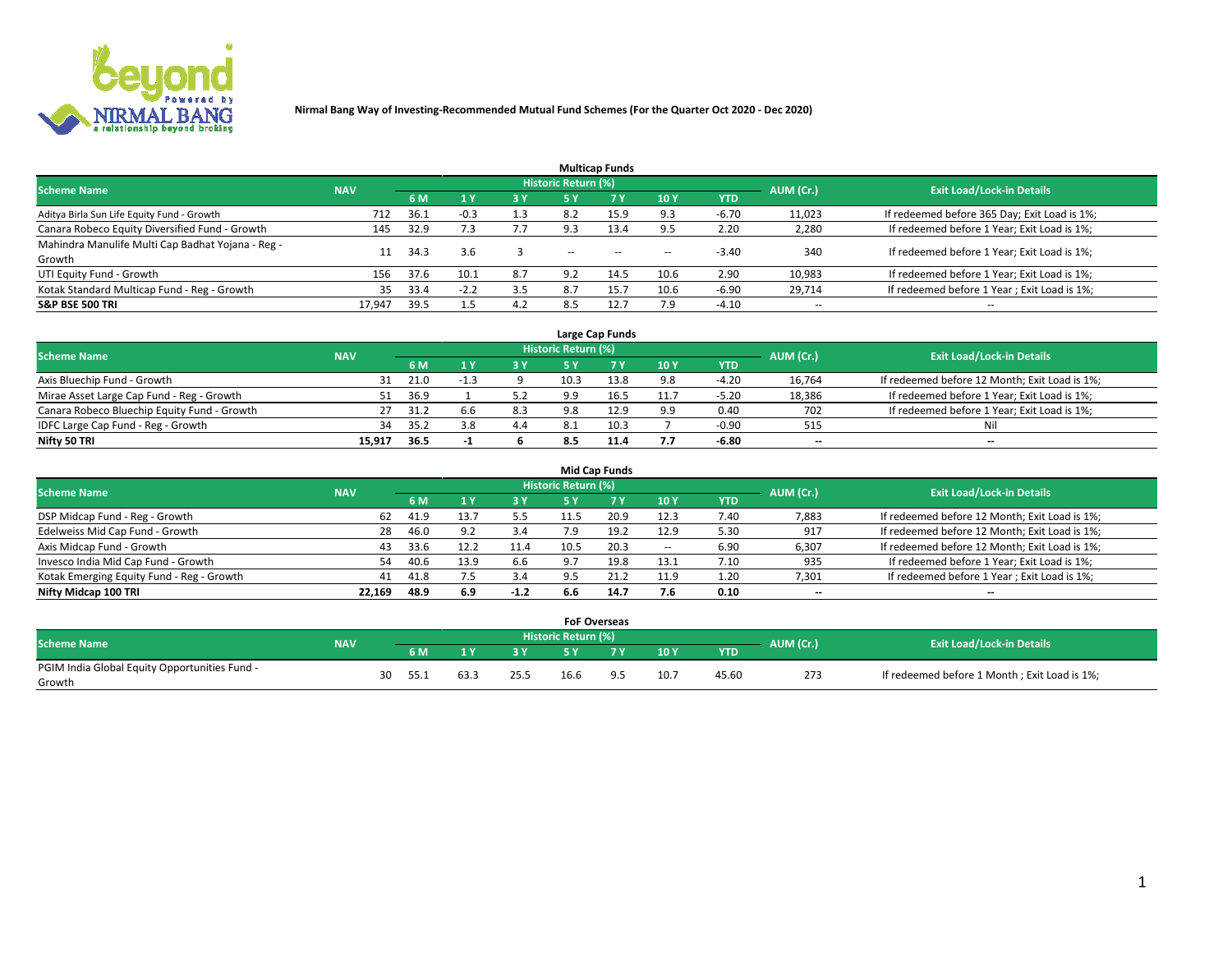

|                                                  |            |      |      |     |                            | Large & Midcap |      |            |                          |                                              |
|--------------------------------------------------|------------|------|------|-----|----------------------------|----------------|------|------------|--------------------------|----------------------------------------------|
| <b>Scheme Name</b>                               | <b>NAV</b> |      |      |     | <b>Historic Return (%)</b> |                |      |            | AUM (Cr.)                | <b>Exit Load/Lock-in Details</b>             |
|                                                  |            | 6 M  |      | 3 Y | 5 Y                        | 7Y             | 10Y  | <b>YTD</b> |                          |                                              |
| Mirae Asset Emerging Bluechip Fund - Growth      | 58         | 41.0 | 8.5  | 7.1 | 13.7                       | 24.6           | 17.9 | 0.50       | 11,316                   | If redeemed before 1 Year; Exit Load is 1%;  |
| Canara Robeco Emerging Equities - Growth         | 100        | 37.3 | 9.8  | 4.6 | 10.6                       | 23.2           | 15.3 | 3.10       | 5,878                    | If redeemed before 1 Year; Exit Load is 1%;  |
| Principal Emerging Bluechip Fund - Growth        | 109        | 37.3 | 6.3  | 2.4 | 10.1                       | 20.1           | 12.3 | 0.60       | 2,091                    | If redeemed before 365 Day; Exit Load is 1%; |
| Invesco India Growth Opportunities Fund - Growth | 35         | 34.2 |      | 5.4 | 8.8                        | 14.6           | 10   | $-3.40$    | 2,831                    | If redeemed before 1 Year; Exit Load is 1%;  |
| Sundaram Large and Mid Cap Fund - Reg - Growth   | 34         | 34.5 | -4.8 | 3.9 | 8.4                        | 14.9           | 8.4  | $-8.80$    | 1,249                    | If redeemed before 365 Day; Exit Load is 1%; |
| NIFTY Large Midcap 250 TRI                       | 7.303      | 42.2 | 4.8  | 3.8 | 9.2                        |                | 9.1  | $-1.50$    | $\overline{\phantom{a}}$ | --                                           |

|                                                     |            |      |        |           |                     | <b>Focused Funds</b> |                          |            |           |                                               |
|-----------------------------------------------------|------------|------|--------|-----------|---------------------|----------------------|--------------------------|------------|-----------|-----------------------------------------------|
| <b>Scheme Name</b>                                  | <b>NAV</b> |      |        |           | Historic Return (%) |                      |                          |            | AUM (Cr.) | <b>Exit Load/Lock-in Details</b>              |
|                                                     |            | 6 M  |        | <b>3Y</b> | 5 Y                 | 7V                   | 10Y                      | <b>YTD</b> |           |                                               |
| Axis Focused 25 Fund - Growth                       | 29         | 27.2 | $-0.4$ | 6.2       |                     | 14.6                 | $\overline{\phantom{a}}$ | $-5.00$    | 11.372    | If redeemed before 12 Month; Exit Load is 1%; |
| ICICI Prudential Focused Equity Fund - Ret - Growth | 30         | 38.7 | 4.4    | 3.7       | 6.8                 | 10.9                 | 7.2                      | 3.70       | 800       | If redeemed before 1 Year; Exit Load is 1%;   |
| SBI Focused Equity Fund - Growth                    | 143        | 22.7 | $-1.5$ | 6.3       | 9.7                 | 16.4                 | 12.7                     | $-6.70$    | 10,248    | If redeemed before 1 Year; Exit Load is 1%;   |
| <b>S&amp;P BSE 500 TRI</b>                          | 17.947     | 39.5 | 1.5    | 4.2       | 8.5                 | 12.7                 | 7.9                      | $-4.10$    | --        | $- -$                                         |

|                                    |            |      |      |                     |      | <b>Small Cap Funds</b> |                          |       |                          |                                               |
|------------------------------------|------------|------|------|---------------------|------|------------------------|--------------------------|-------|--------------------------|-----------------------------------------------|
| <b>Scheme Name</b>                 | <b>NAV</b> |      |      | Historic Return (%) |      |                        |                          |       | AUM (Cr.)                | <b>Exit Load/Lock-in Details</b>              |
|                                    |            | 6 M  |      | 3 Y.                | ςv   |                        | 10Y                      | YTD   |                          |                                               |
| Axis Small Cap Fund - Reg - Growth | 33         | 40.4 |      |                     | 11.2 | $- -$                  | $\overline{\phantom{a}}$ | 3.40  | 2,720                    | If redeemed before 12 Month; Exit Load is 1%; |
| DSP Small Cap Fund - Reg - Growth  | 60         | 58.0 | 17.6 | 0.1                 |      |                        |                          | 12.40 | 5,149                    | If redeemed before 12 Month; Exit Load is 1%; |
| SBI Small Cap Fund - Growth        | 59         | 46.9 | 12.4 | 5.8                 |      |                        | 16.8                     | 9.40  | 5,039                    | If redeemed before 1 Year; Exit Load is 1%;   |
| Nifty Smallcap 100 TRI             | 7.217      | 67.6 | 5.2  | $-7.5$              |      | 12.5                   | 4.3                      | 0.70  | $\overline{\phantom{a}}$ | $\overline{\phantom{a}}$                      |

| <b>Scheme Name</b>                           | <b>NAV</b> |      |        | Historic Return (%) |        |        |        |            | AUM (Cr.)                | <b>Exit Load/Lock-in Details</b> |
|----------------------------------------------|------------|------|--------|---------------------|--------|--------|--------|------------|--------------------------|----------------------------------|
|                                              |            | 6 M  |        | 3 Y                 |        | 7Y     | 10Y    | <b>YTD</b> |                          |                                  |
| Aditya Birla Sun Life Tax Relief 96 - Growth | 32         | 31.9 | 4.3    | 3.2                 | 8.4    | 16.1   | 9.6    | $-1.60$    | 11,001                   | Ni                               |
| Axis Long Term Equity Fund - Growth          | 47         | 23.1 | $-0.8$ | 6.3                 | 8.7    | 17.8   | 13.7   | $-5.60$    | 21,905                   | Ni                               |
| Canara Robeco Equity Tax Saver Fund - Growth |            | 37.7 | 10.5   | 9.3                 | 10     | 14.6   | 10     | 5.90       | 1,122                    | Ni                               |
| Invesco India Tax Plan - Growth              | 53         | 34.8 | - 4.   | 5.9                 | 8.4    | 16.1   | 10.9   | $-1.10$    | 1,113                    | Nil                              |
| Mirae Asset Tax Saver Fund - Reg - Growth    | 19         | 43.1 | 6.9    |                     | $\sim$ | $\sim$ | $\sim$ | $-0.50$    | 4,181                    | Ni                               |
| <b>S&amp;P BSE 200 TRI</b>                   | 5,788      | 38.1 |        |                     | 8.7    | 12.6   |        | $-4.80$    | $\overline{\phantom{a}}$ | $-$                              |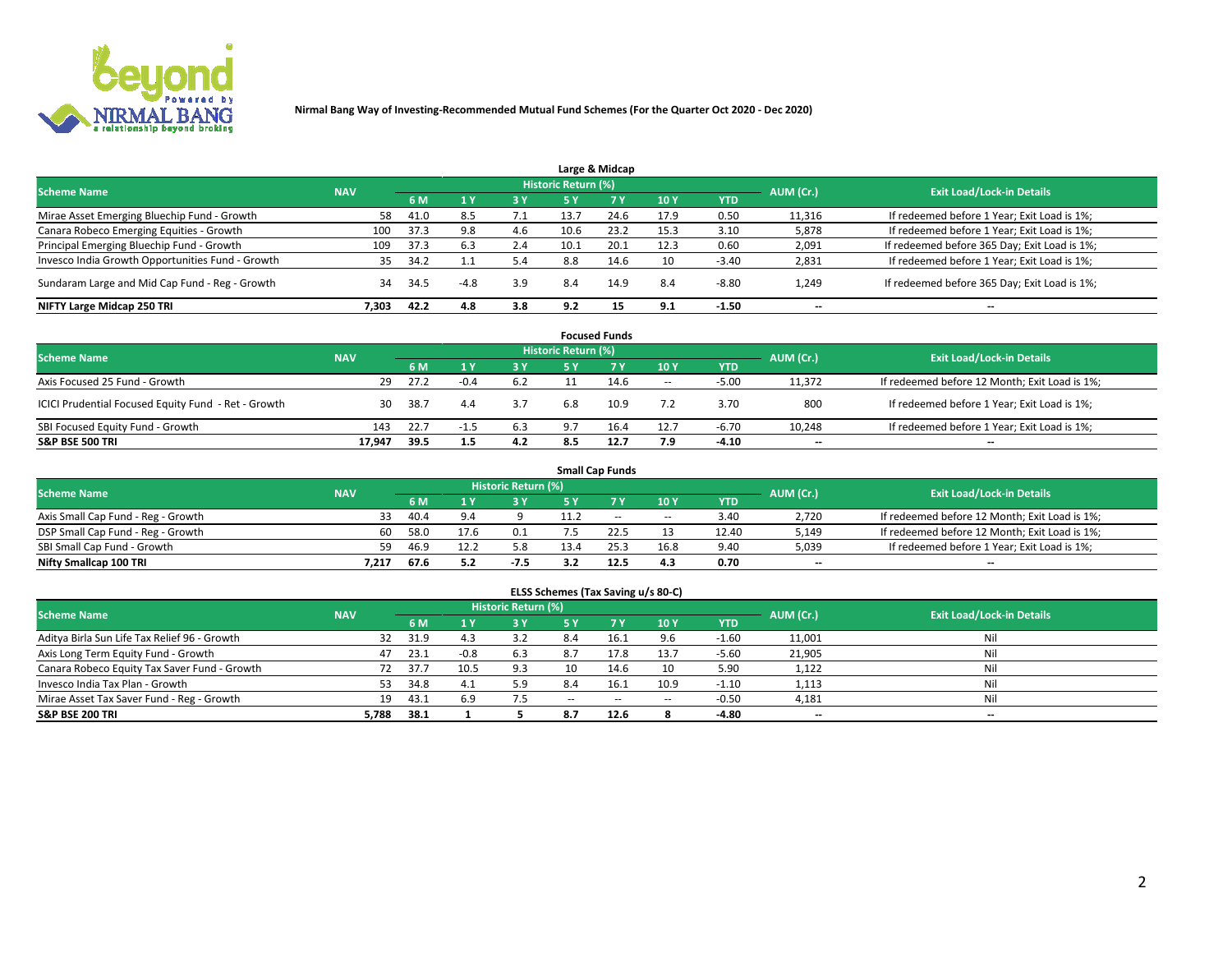

| <b>Solution Oriented</b>                                  |            |                              |     |                     |      |            |                          |            |                          |                                                                                                                                                           |  |  |
|-----------------------------------------------------------|------------|------------------------------|-----|---------------------|------|------------|--------------------------|------------|--------------------------|-----------------------------------------------------------------------------------------------------------------------------------------------------------|--|--|
| <b>Scheme Name</b>                                        | <b>NAV</b> |                              |     | Historic Return (%) |      |            |                          |            | AUM (Cr.)                | <b>Exit Load/Lock-in Details</b>                                                                                                                          |  |  |
|                                                           |            | 6 M<br>$\sqrt{1}$ $\sqrt{7}$ |     | 3 Y                 | 5 Y  | <b>7 Y</b> | 10Y                      | <b>YTD</b> |                          |                                                                                                                                                           |  |  |
| <b>HDFC Childrens Gift Fund</b>                           | 126        | 31.2                         | 3.9 | 5.2                 | 8.9  | 14         | 11.7                     | 0.80       | 3,363                    | If redeemed before 1 Year; Exit Load is 3%; If redeemed bet. 1 Year<br>to 2 Year; Exit Load is 2%; If redeemed bet. 2 Year to 3 Year; Exit<br>Load is 1%: |  |  |
| Tata Retirement Savings Fund - Moderate Plan - Reg        | 32         | 30.5                         | 5.6 | 4.5                 | 9.5  | 16         | $\overline{\phantom{a}}$ | 1.40       | 1,155                    | If redeemed before 61 Month; Exit Load is 1%;                                                                                                             |  |  |
| Tata Retirement Savings Fund - Progressive Plan -<br>Reg  | 31         | 35.2                         | 4.1 | 4.4                 | 10.5 | 15.8       | $\overline{\phantom{a}}$ | $-0.40$    | 793                      | If redeemed before 61 Month; Exit Load is 1%;                                                                                                             |  |  |
| Tata Retirement Savings Fund - Reg - Conservative<br>Plan | 22         | 12.2                         | 7.7 | 5.5                 | 7.8  | 9.9        | $\overline{\phantom{a}}$ | 5.50       | 144                      | If redeemed before 61 Month; Exit Load is 1%;                                                                                                             |  |  |
| <b>S&amp;P BSE 200 TRI</b>                                | 5,788      | 38.1                         |     |                     | 8.7  | 12.6       | 8                        | -4.80      | $\overline{\phantom{a}}$ | $\overline{\phantom{a}}$                                                                                                                                  |  |  |

|                                                    |            |      |        |                     |     | <b>Index Fund</b> |     |            |           |                                               |
|----------------------------------------------------|------------|------|--------|---------------------|-----|-------------------|-----|------------|-----------|-----------------------------------------------|
| <b>Scheme Name</b>                                 | <b>NAV</b> |      |        | Historic Return (%) |     |                   |     |            | AUM (Cr.) | <b>Exit Load/Lock-in Details</b>              |
|                                                    |            | 6 M  |        | <b>3Y</b>           | 5 Y | 7V                | 10Y | <b>YTD</b> |           |                                               |
| HDFC Index Fund-NIFTY 50 Plan                      | 103        | 36.0 | $-1.8$ | 5.4                 | 7 Q | 10.9              | 6.9 | $-7.50$    | 1,858     | If redeemed before 3 Day; Exit Load is 0.25%; |
| ICICI Prudential Nifty Next 50 Index Fund - Growth | 24         | 33.0 | $-2.2$ | $-0.7$              | 6.9 | 13.3              | 7.9 | $-4.90$    | 783       | Nil                                           |
| UTI Nifty Index Fund - Growth                      | 74         | 36.3 | -1.5   | 5.6                 | 8.1 |                   |     | $-7.30$    | 2,718     | Nil                                           |
| Nifty 50 TRI                                       | 15,917     | 36.5 | -1     |                     | 8.5 | 11.4              | 7.7 | -6.80      | $- -$     | $\overline{\phantom{a}}$                      |

| <b>Contra/Value Fund</b>              |            |       |  |                     |     |      |     |            |           |                                             |  |
|---------------------------------------|------------|-------|--|---------------------|-----|------|-----|------------|-----------|---------------------------------------------|--|
| <b>Scheme Name</b>                    | <b>NAV</b> |       |  | Historic Return (%) |     |      |     |            | AUM (Cr.) | <b>Exit Load/Lock-in Details</b>            |  |
|                                       |            | 6 M   |  | 3 Y                 |     | ע ל  | 10Y | <b>YTD</b> |           |                                             |  |
| Invesco India Contra Fund - Growth    | 49         | -38.2 |  |                     | a a | 18.5 |     | $-0.40$    | 5,019     | If redeemed before 1 Year; Exit Load is 1%; |  |
| UTI Value Opportunities Fund - Growth | 62         | 36.7  |  | $\sim$              |     | 10.4 | 8.2 | $-3.70$    | 4,406     | If redeemed before 1 Year; Exit Load is 1%; |  |
| <b>S&amp;P BSE 500 TRI</b>            | 17.947     | 39.5  |  | 4.2                 |     | 12.7 | 7.9 | $-4.10$    | $-$       | $-$                                         |  |

| Sector/Thematic                                        |            |      |         |                     |                          |        |                          |            |                          |                                               |  |  |  |
|--------------------------------------------------------|------------|------|---------|---------------------|--------------------------|--------|--------------------------|------------|--------------------------|-----------------------------------------------|--|--|--|
| <b>Scheme Name</b>                                     | <b>NAV</b> |      |         | Historic Return (%) |                          |        |                          |            | AUM (Cr.)                | <b>Exit Load/Lock-in Details</b>              |  |  |  |
|                                                        |            | 6 M  | 1 Y     | 3 Y                 | <b>5Y</b>                | 7 Y    | 10Y                      | <b>YTD</b> |                          |                                               |  |  |  |
| Canara Robeco Consumer Trends Fund - Reg -             | 42         | 29.6 | 3.5     |                     |                          |        |                          | $-0.40$    | 398                      |                                               |  |  |  |
| Growth                                                 |            |      |         | 7.2                 | 11                       | 16.7   | 11.2                     |            |                          | If redeemed before 1 Year; Exit Load is 1%;   |  |  |  |
| Mirae Asset Great Consumer Fund - Growth               | 36         | 31.7 | $-0.2$  | 6.2                 | 10.9                     | 14.8   | $\!-$                    | $-4.60$    | 1,013                    | If redeemed before 1 Year; Exit Load is 1%;   |  |  |  |
| ICICI Prudential Technology Fund - Growth              | 81         | 78.7 | 35.9    | 25.8                | 13.6                     | 18.2   | 16.4                     | 39.60      | 545                      | If redeemed before 15 Day; Exit Load is 1%;   |  |  |  |
| Nippon India Pharma Fund - Growth                      | 226        | 61.5 | 60.5    | 20.5                |                          | 17.5   | 15.4                     | 48.30      | 3,653                    | If redeemed before 1 Month; Exit Load is 1%;  |  |  |  |
| BNP Paribas India Consumption Fund - Reg - Growth      | 13         | 22.3 | 4.2     | $\sim$              | $\overline{\phantom{a}}$ | $\sim$ | $\overline{\phantom{a}}$ | $-0.90$    | 558                      | If redeemed before 12 Month; Exit Load is 1%; |  |  |  |
| ICICI Prudential Banking and Financial Services Fund - | 50         | 24.4 | $-21.9$ | $-5.4$              | 6.3                      | 15.2   | 9.3                      | $-29.00$   | 2,836                    | If redeemed before 15 Day; Exit Load is 1%;   |  |  |  |
| Retail - Growth                                        |            |      |         |                     |                          |        |                          |            |                          |                                               |  |  |  |
| <b>S&amp;P BSE 500 TRI</b>                             | 17.947     | 39.5 | 1.5     | 4.2                 | 8.5                      | 12.7   | 7.9                      | -4.10      | $\overline{\phantom{a}}$ | --                                            |  |  |  |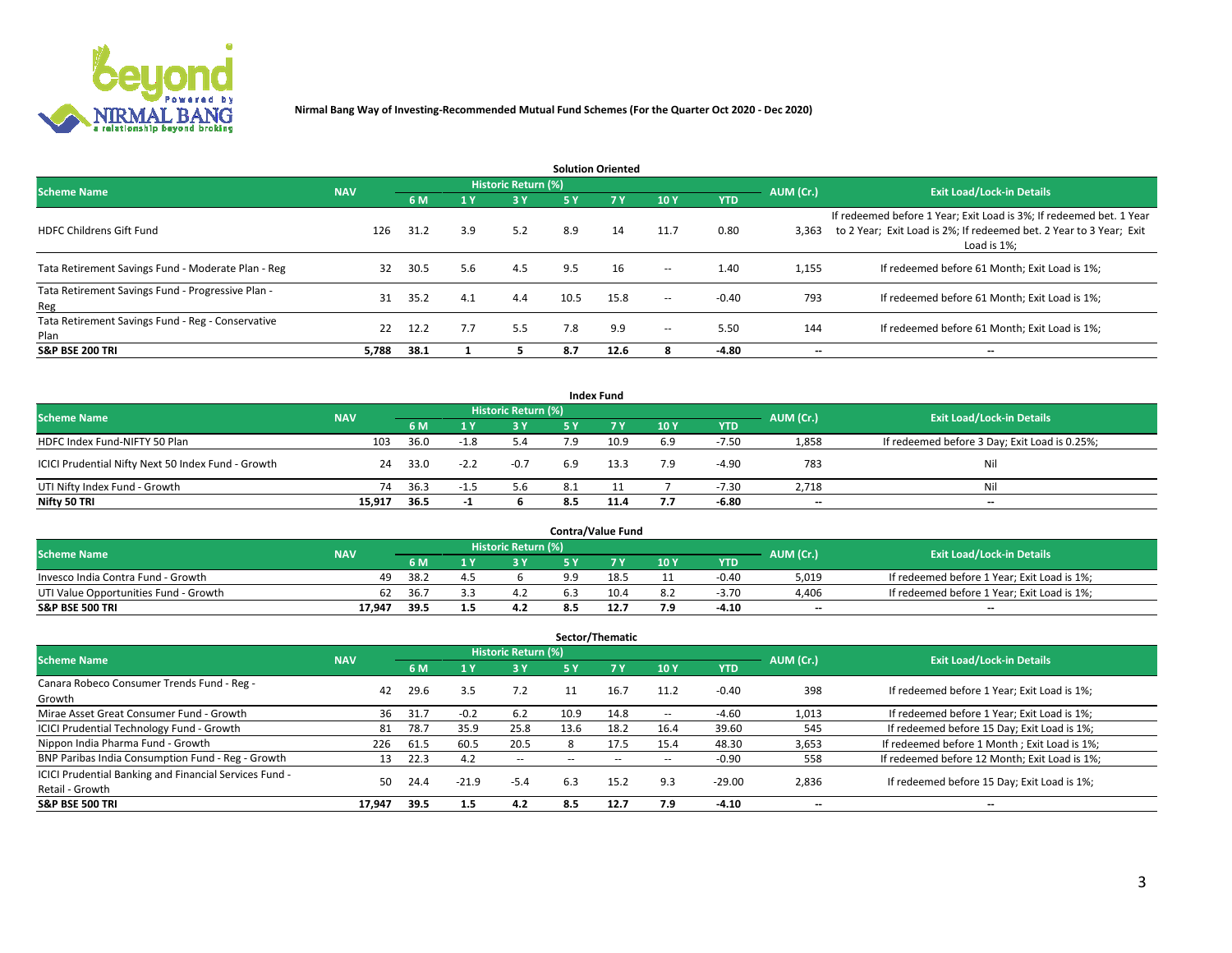

| <b>Dynamic Asset Allocation Funds</b>                      |            |      |      |                     |               |           |       |            |           |                                               |  |  |  |  |
|------------------------------------------------------------|------------|------|------|---------------------|---------------|-----------|-------|------------|-----------|-----------------------------------------------|--|--|--|--|
| <b>Scheme Name</b>                                         | <b>NAV</b> |      |      | Historic Return (%) |               |           |       |            | AUM (Cr.) | <b>Exit Load/Lock-in Details</b>              |  |  |  |  |
|                                                            |            | 6 M  |      | 3 Y                 | <b>5Y</b>     | <b>7Y</b> | 10Y   | <b>YTD</b> |           |                                               |  |  |  |  |
| ICICI Prudential Balanced Advantage Fund - Reg -<br>Growth | 38         | 26.8 | 3.7  | 5.8                 | 7.9           |           | 10.5  | $-0.70$    | 26,638    | If redeemed before 1 Year; Exit Load is 1%;   |  |  |  |  |
| Nippon India Balanced Advantage Fund - Growth              | 93         | 19.9 | 1.6  | 4.2                 | 7.4           | 12        | 8.1   | $-1.50$    | 2,905     | If redeemed before 12 Month; Exit Load is 1%; |  |  |  |  |
| Edelweiss Balanced Advantage Fund - Growth                 | 26         | 21.3 | 10.5 | 7.4                 | 73            | 10.6      | 8.7   | 7.10       | 1,496     | If redeemed before 365 Day; Exit Load is 1%;  |  |  |  |  |
| Kotak Balanced Advantage Fund - Reg - Growth               | 12         | 30.1 | 8.5  | $\sim$              | $\sim$ $\sim$ | $-$       | $- -$ | 4.20       | 4,264     | If redeemed before 1 Year; Exit Load is 1%;   |  |  |  |  |
| NIFTY 50 Hybrid Composite Debt 65:35 Index                 | 10,577     | 25.6 | 4.8  | 7.6                 | 9.1           | 11.2      | 8.4   | 0.10       | --        | --                                            |  |  |  |  |

| <b>Hybrid Aggressive</b>                        |            |           |                                  |            |     |        |                          |            |        |                                               |  |  |  |
|-------------------------------------------------|------------|-----------|----------------------------------|------------|-----|--------|--------------------------|------------|--------|-----------------------------------------------|--|--|--|
| <b>Scheme Name</b>                              | <b>NAV</b> | AUM (Cr.) | <b>Exit Load/Lock-in Details</b> |            |     |        |                          |            |        |                                               |  |  |  |
|                                                 |            | 6 M       |                                  | <b>3 Y</b> | 5 ۷ |        | 10Y                      | <b>YTD</b> |        |                                               |  |  |  |
| Canara Robeco Equity Hybrid Fund - Growth       | 174        | 24.3      | 8.2                              | 7.3        | ۹.  | 14.5   | 10.5                     | 3.30       | 3,351  | If redeemed before 1 Year; Exit Load is 1%;   |  |  |  |
| SBI Equity Hybrid Fund - Growth                 | 139        | 19.5      | -0.9                             | 5.6        | 7.9 |        | 9.9                      | -4.80      | 31,993 | If redeemed before 12 Month; Exit Load is 1%; |  |  |  |
| Mirae Asset Hybrid - Equity Fund - Reg - Growth | 15         | 26.9      | 3.3                              | 5.6        | 9.3 | $\sim$ | $\overline{\phantom{a}}$ | $-2.70$    | 3,749  | If redeemed before 1 Year; Exit Load is 1%;   |  |  |  |
| ICICI Prudential Equity & Debt Fund - Growth    | 126        | 21.5      | $-4.5$                           | 1.3        | 6.7 | 12.4   | 10.5                     | $-10.40$   | 17,535 | If redeemed before 1 Year; Exit Load is 1%;   |  |  |  |
| NIFTY 50 Hybrid Composite Debt 65:35 Index      | 10,577     | 25.6      | 4.8                              | 7.6        | 9.1 |        | 8.4                      | 0.10       | $- -$  | $\overline{\phantom{a}}$                      |  |  |  |

|                                         |            |                          |           |                                  |      | Gold |                          |       |                          |                                                                  |
|-----------------------------------------|------------|--------------------------|-----------|----------------------------------|------|------|--------------------------|-------|--------------------------|------------------------------------------------------------------|
| <b>Scheme Name</b>                      | <b>NAV</b> |                          | AUM (Cr.) | <b>Exit Load/Lock-in Details</b> |      |      |                          |       |                          |                                                                  |
|                                         |            | 6 M                      |           | 3 Y                              | 5٧   |      | 10Y                      | YTD   |                          |                                                                  |
| HDFC Gold Fund - Growth                 | 16         | 12.4                     | 33.3      | 17.8                             |      |      |                          | 28.70 | 905                      | If redeemed before 6 Months; Exit Load is 2%; If redeemed bet. 6 |
|                                         |            |                          |           |                                  |      | 6.1  | $\overline{\phantom{a}}$ |       |                          | Months to 12 Months; Exit Load is 1%;                            |
| Kotak Gold Fund - Reg - Growth          |            | 12.7                     |           | 18.5                             | 12.7 |      | $\overline{\phantom{a}}$ | 27.30 | 701                      | If redeemed before 1 Year; Exit Load is 1%;                      |
| Nippon India Gold Savings Fund - Growth | 21         | 11.0                     | 33.5      | 17.8                             | 12.5 |      | $\overline{\phantom{a}}$ | 28.00 | 1,270                    | If redeemed before 15 Day; Exit Load is 1%;                      |
| <b>Prices of Gold</b>                   | 50.325     | $\overline{\phantom{a}}$ | 34.2      | 19.2                             | 14.1 |      | 10.1                     | 28.80 | $\overline{\phantom{a}}$ | $- -$                                                            |

| <b>Arbitrage Fund</b>                      |            |           |                                  |     |       |     |       |       |            |        |                                                 |  |  |  |
|--------------------------------------------|------------|-----------|----------------------------------|-----|-------|-----|-------|-------|------------|--------|-------------------------------------------------|--|--|--|
| <b>Scheme Name</b>                         | <b>NAV</b> | AUM (Cr.) | <b>Exit Load/Lock-in Details</b> |     |       |     |       |       |            |        |                                                 |  |  |  |
|                                            |            |           | 1 M                              |     | 6 M   | 1 Y |       | ЗY    | <b>YTD</b> |        |                                                 |  |  |  |
| IDFC Arbitrage Fund - Reg - Growth         |            | 25        | 3.8                              |     |       |     |       |       | 3.90       | 7,341  | If redeemed before 1 Month; Exit Load is 0.25%; |  |  |  |
| Kotak Equity Arbitrage Fund - Reg - Growth |            | 29        | 4.3                              |     |       |     |       |       | 4.60       | 15,000 | If redeemed before 30 Day; Exit Load is 0.25%;  |  |  |  |
| Tata Arbitrage Fund - Reg - Growth         |            |           |                                  | 2.4 | - 4.⊥ |     | $- -$ | $\!-$ | 5.30       | 2,050  | If redeemed before 30 Day; Exit Load is 0.25%;  |  |  |  |
| Nippon India Arbitrage Fund - Growth       |            |           |                                  |     | 3.9   |     |       | 5.9   | 4.60       | 7,384  | If redeemed before 1 Month; Exit Load is 0.25%; |  |  |  |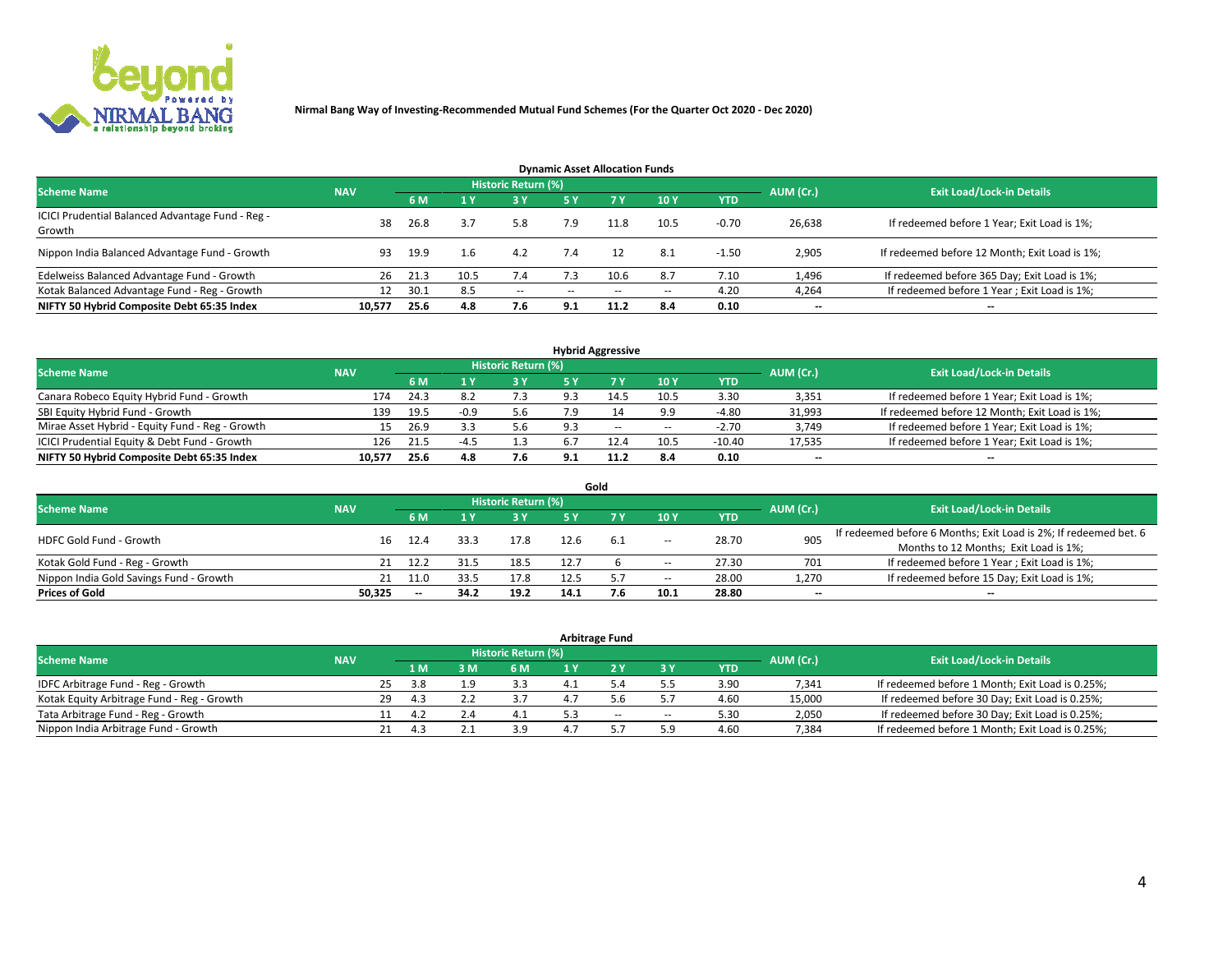

| <b>Overnight Fund</b>                          |            |     |     |                            |     |     |            |                 |           |                                  |  |  |  |
|------------------------------------------------|------------|-----|-----|----------------------------|-----|-----|------------|-----------------|-----------|----------------------------------|--|--|--|
| <b>Scheme Name</b>                             | <b>NAV</b> |     |     | <b>Historic Return (%)</b> |     |     | <b>YTM</b> | Avg             | AUM (Cr.) | <b>Exit Load/Lock-in Details</b> |  |  |  |
|                                                |            | 1 W | 2 W | 1 M                        | 3M  |     |            | <b>Maturity</b> |           |                                  |  |  |  |
| IDFC Overnight Fund - Reg - Growth             | 1,079      | 3.0 |     |                            | 2.9 |     |            | 0.00            | 2,403     | Nil                              |  |  |  |
| Tata Overnight Fund - Reg - Growth             | 1,068      | 3.1 |     |                            |     | 3.8 | 3.06       | 0.00            | 1,961     | Nil                              |  |  |  |
| SBI Overnight Fund - Growth                    | 3,272      | 3.1 |     |                            |     | 3.ጸ | 3.04       | 0.00            | 12,314    | Nil                              |  |  |  |
| ICICI Prudential Overnight Fund - Reg - Growth | 109        | 3.0 |     |                            |     |     | 3.05       |                 | 8,246     | Nil                              |  |  |  |
| Nippon India Overnight Fund - Reg - Growth     | 109        | 3.0 |     |                            |     | 3 R | 3.03       | 0.00            | 3,980     | Nil                              |  |  |  |
| <b>CRISIL Liquid Fund Index</b>                | $-$        | 4.0 | 3.9 | 3.8                        | 3.9 | 5.2 | $-$        | $- -$           | $- -$     | $- -$                            |  |  |  |

| <b>Liquid Funds</b>                              |                          |                |                |                            |     |              |            |                          |                          |                                  |  |  |  |  |
|--------------------------------------------------|--------------------------|----------------|----------------|----------------------------|-----|--------------|------------|--------------------------|--------------------------|----------------------------------|--|--|--|--|
| <b>Scheme Name</b>                               | <b>NAV</b>               |                |                | <b>Historic Return (%)</b> |     |              | <b>YTM</b> | Avg                      | AUM (Cr.)                | <b>Exit Load/Lock-in Details</b> |  |  |  |  |
|                                                  |                          | 1 <sub>W</sub> | 2 <sub>w</sub> | 1 M                        | 3 M | $\sqrt{1}$ Y |            | <b>Maturity</b>          |                          |                                  |  |  |  |  |
| Aditya Birla Sun Life Liquid Fund - Reg - Growth | 324                      | 3.7            | 3.4            |                            |     | 4.9          | 3.5        | 0.12                     | 39,810                   | *Ref Footnote                    |  |  |  |  |
| ICICI Prudential Liquid Fund - Reg - Growth      | 298                      | 3.8            |                |                            |     | 4.9          | 3.36       | 0.11                     | 54,052                   | *Ref Footnote                    |  |  |  |  |
| Kotak Liquid Fund - Reg - Growth                 | 4,078                    | 3.8            | 3.4            |                            |     | 4.7          | 3.32       | 0.10                     | 31,752                   | *Ref Footnote                    |  |  |  |  |
| Nippon India Liquid Fund - Growth                | 4,922                    | 3.9            | 3.5            |                            |     | 4.9          | 3.31       | 0.12                     | 26,900                   | *Ref Footnote                    |  |  |  |  |
| Mahindra Manulife Liquid Fund - Reg - Growth     | 1.308                    | 3.8            | 3.4            | 3.2                        | 3.4 | 4.9          | 3.4        | 0.09                     | 2,138                    | *Ref Footnote                    |  |  |  |  |
| <b>CRISIL Liquid Fund Index</b>                  | $\overline{\phantom{a}}$ | 4.0            | 3.9            | 3.8                        | 3.9 | 5.2          | --         | $\overline{\phantom{a}}$ | $\overline{\phantom{a}}$ | $-$                              |  |  |  |  |

|                                                   |            |      |     |                     |     | <b>Ultra Short Fund</b> |                          |                          |           |                                  |
|---------------------------------------------------|------------|------|-----|---------------------|-----|-------------------------|--------------------------|--------------------------|-----------|----------------------------------|
| <b>Scheme Name</b>                                | <b>NAV</b> |      |     | Historic Return (%) |     |                         | <b>YTM</b>               | Avg                      | AUM (Cr.) | <b>Exit Load/Lock-in Details</b> |
|                                                   |            | 1 M  | sм  | 6 M                 | 1 Y | $\sqrt{3}$ Y            |                          | <b>Maturity</b>          |           |                                  |
| HDFC Ultra Short Term Fund - Reg - Growth         | 12         | 4.3  |     | 7.3                 | 6.8 | $\sim$                  | 4.38                     | 0.51                     | 11,891    | Nil                              |
| ICICI Prudential Ultra Short Term Fund - Growth   | 21         | 4.9  | 6.3 | $\overline{1}$ .    |     | 7.4                     | 5.42                     | 0.39                     | 6,940     | Nil                              |
| Axis Ultra Short Term Fund - Reg - Growth         |            | -4.1 | 4.4 | 5.4                 | 5.9 | $- -$                   | 4.47                     | 0.55                     | 4,062     | Nil                              |
| Aditya Birla Sun Life Savings Fund - Reg - Growth | 414        | 4.8  | 6.1 | 8.2                 | 7.5 |                         | 4.52                     | 0.55                     | 16,218    | Nil                              |
| <b>NIFTY Ultra Short Duration Debt Index</b>      | 4.178      | 3.4  | 4.2 | 5.9                 | 6.3 | 7.3                     | $\overline{\phantom{a}}$ | $\overline{\phantom{a}}$ | $- -$     | $-$                              |

| <b>Money Market Fund</b>                         |                          |     |     |                            |      |                               |            |                          |                          |                                               |  |  |  |  |
|--------------------------------------------------|--------------------------|-----|-----|----------------------------|------|-------------------------------|------------|--------------------------|--------------------------|-----------------------------------------------|--|--|--|--|
| <b>Scheme Name</b>                               | <b>NAV</b>               |     |     | <b>Historic Return (%)</b> |      |                               | <b>YTM</b> | Avg                      | AUM (Cr.)                | <b>Exit Load/Lock-in Details</b>              |  |  |  |  |
|                                                  |                          | 1 M | ١M  | 6 M                        | 1 Y  | $\overline{3}$ $\overline{Y}$ |            | <b>Maturity</b>          |                          |                                               |  |  |  |  |
| Aditya Birla Sun Life Money Manager Fund - Reg - | 279                      | 4.0 |     | 7.5                        |      |                               | 3.98       | 0.45                     | 9,969                    | Nil                                           |  |  |  |  |
| Growth                                           |                          |     |     |                            |      |                               |            |                          |                          |                                               |  |  |  |  |
| SBI Savings Fund - Growth                        | 32                       | 3.5 | 4.4 | 6.5                        | 6.4  | 6.9                           | 4.04       | 0.38                     | 21,086                   | If redeemed before 3 Days; Exit Load is 0.1%; |  |  |  |  |
| HDFC Money Market Fund - Growth                  | 4,335                    | 3.7 |     | 7.7                        | 7. L |                               | 3.88       | 0.43                     | 10,759                   | Nil                                           |  |  |  |  |
| Tata Money Market Fund - Reg - Growth            | 3,567                    | 4.3 | 4.9 | 7.1                        | 6.9  | 4.9                           | 4.08       | 0.46                     | 564                      | Nil                                           |  |  |  |  |
| <b>CRISIL Liquid Fund Index</b>                  | $\overline{\phantom{a}}$ | 3.8 | 3.9 | 4.5                        | 5.2  | $- -$                         | --         | $\overline{\phantom{a}}$ | $\overline{\phantom{a}}$ | $\overline{\phantom{a}}$                      |  |  |  |  |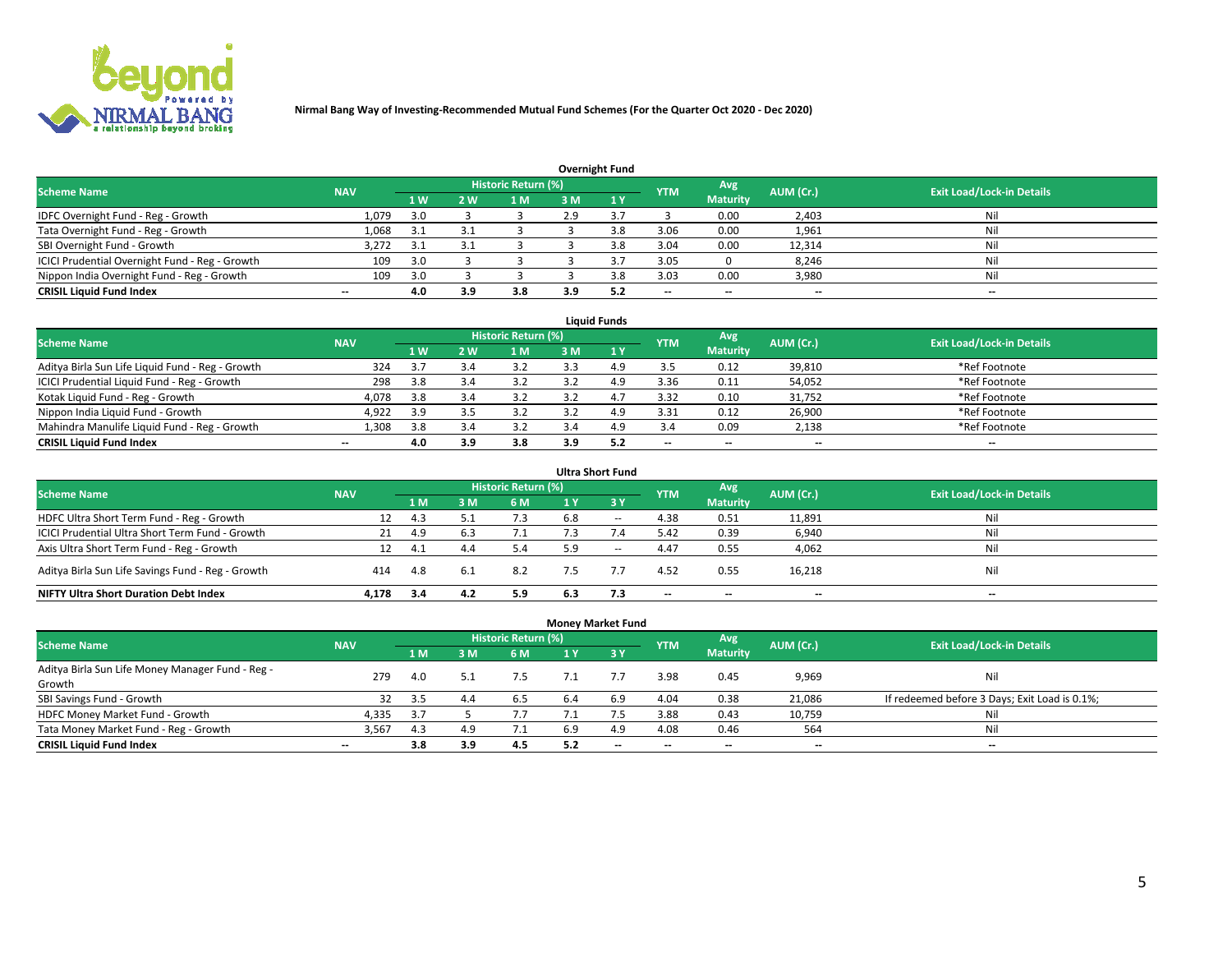

| <b>Short Term Fund</b>                    |            |    |      |     |                            |      |     |            |                 |           |                                  |  |  |  |
|-------------------------------------------|------------|----|------|-----|----------------------------|------|-----|------------|-----------------|-----------|----------------------------------|--|--|--|
| <b>Scheme Name</b>                        | <b>NAV</b> |    |      |     | <b>Historic Return (%)</b> |      |     | <b>YTM</b> | Avg             | AUM (Cr.) | <b>Exit Load/Lock-in Details</b> |  |  |  |
|                                           |            |    | 1 M. | 3 M | 6 M                        | 1 V  |     |            | <b>Maturity</b> |           |                                  |  |  |  |
| HDFC Short Term Debt Fund - Growth        |            | 24 | -67  | - - | 11.8                       | 10.8 | 8.6 | 6.26       | 3.75            | 13,154    | Nil                              |  |  |  |
| Nippon India Short Term Fund - Growth     |            | 40 | -6.1 |     | 10                         |      |     | 5.63       | 2.67            | 7.619     | Nil                              |  |  |  |
| ICICI Prudential Short Term Fund - Growth |            | 45 | h.4  |     | 11.9                       | 10.4 | ہ 7 | 5.86       | 4.05            | 17.228    | Nil                              |  |  |  |

| <b>Low Duration Fund</b>                     |            |     |  |                                  |     |  |            |                 |           |                                  |  |  |  |  |
|----------------------------------------------|------------|-----|--|----------------------------------|-----|--|------------|-----------------|-----------|----------------------------------|--|--|--|--|
| <b>Scheme Name</b>                           | <b>NAV</b> |     |  | Historic Return (%) <sup> </sup> |     |  | <b>YTM</b> | Avg             | AUM (Cr.) | <b>Exit Load/Lock-in Details</b> |  |  |  |  |
|                                              |            | 1 M |  | <b>6M</b>                        |     |  |            | <b>Maturity</b> |           |                                  |  |  |  |  |
| HDFC Low Duration Fund - Growth              | 44         | 58  |  | 8.8                              | ہ 7 |  | 5.32       | 1.31            | 20.391    | Nil                              |  |  |  |  |
| ICICI Prudential Savings Fund - Reg - Growth | 406        |     |  | 9.7                              |     |  | 4.97       | 1.27            | 19,723    | Nil                              |  |  |  |  |
| Kotak Low Duration Fund - Std - Growth       | 2,575      |     |  | 9.1                              |     |  | 5.18       | 1.01            | 9,297     | Nil                              |  |  |  |  |

| <b>Banking &amp; PSU Bond Funds</b>                 |            |    |     |     |                            |      |     |            |                 |           |                                  |  |  |  |
|-----------------------------------------------------|------------|----|-----|-----|----------------------------|------|-----|------------|-----------------|-----------|----------------------------------|--|--|--|
| <b>Scheme Name</b>                                  | <b>NAV</b> |    |     |     | <b>Historic Return (%)</b> |      |     | <b>YTM</b> | Avg             | AUM (Cr.) | <b>Exit Load/Lock-in Details</b> |  |  |  |
|                                                     |            |    | 1 M | ιм  | 6 M                        |      |     |            | <b>Maturity</b> |           |                                  |  |  |  |
| HDFC Banking and PSU Debt Fund - Reg - Growth       |            |    | 4.4 | b.9 | 10.8                       | 10.2 |     | 6.09       | 3.62            | 8,173     | Nil                              |  |  |  |
| Kotak Banking and PSU Debt Fund - Reg - Growth      |            | 49 | 4.8 |     | 10.8                       | 10.3 | 8.6 | 5.84       | 4.00            | 9,132     | Nil                              |  |  |  |
| Nippon India Banking & PSU Debt Fund - Reg - Growth |            | 16 |     |     | 11.6                       | 10.6 | 8.6 | 5.2        | 3.69            | 5.410     | Nil                              |  |  |  |

| <b>Corporate Bond Funds</b>                         |            |      |                     |      |      |     |            |                 |           |                                  |  |
|-----------------------------------------------------|------------|------|---------------------|------|------|-----|------------|-----------------|-----------|----------------------------------|--|
| <b>Scheme Name</b>                                  | <b>NAV</b> |      | Historic Return (%) |      |      |     |            | Avg             | AUM (Cr.) | <b>Exit Load/Lock-in Details</b> |  |
|                                                     |            | 1 M  | l M                 | 6 M  | 1 Y  |     | <b>YTM</b> | <b>Maturity</b> |           |                                  |  |
| ICICI Prudential Corporate Bond Fund - Reg - Growth | 22         | 6.6  | 6.1                 | 12.1 | 10.3 | 8.3 | 5.41       | 4.03            | 16,162    | Nil                              |  |
| IDFC Corporate Bond Fund - Reg - Growth             |            | 1.9  | 4.2                 | 12.4 | 10.1 |     | 5.56       | 3.51            | 17,632    | Nil                              |  |
| HDFC Corporate Bond Fund - Growth                   | 24         | 6.2  | 5.4                 | 12   | 10.8 | 8.7 | 5.71       | 4.54            | 21,052    | Nil                              |  |
| Kotak Corporate Bond Fund - Std - Growth            | 2.830      | -5.1 | b.5                 | 10.5 | Q3   | 8.5 | 5.04       | 2.25            | 6,586     | Nil                              |  |

|                                            |            |    |      |     |                     |     | <b>Credit Risk Fund</b> |            |                        |           |                                                                       |
|--------------------------------------------|------------|----|------|-----|---------------------|-----|-------------------------|------------|------------------------|-----------|-----------------------------------------------------------------------|
| <b>Scheme Name</b>                         | <b>NAV</b> |    |      |     | Historic Return (%) |     |                         | <b>YTM</b> | Avg<br><b>Maturity</b> | AUM (Cr.) | <b>Exit Load/Lock-in Details</b>                                      |
|                                            |            |    | 1 M  | 3 M | 6 M                 |     | '3V                     |            |                        |           |                                                                       |
| ICICI Prudential Credit Risk Fund - Growth |            | 23 | 11.5 | 9.9 | 9.2                 | 9.8 |                         | 8.7        | 2.97                   | 6,503     | If redeemed before 1 Year; Exit Load is 1%;                           |
| HDFC Credit Risk Debt Fund - Reg - Growth  |            |    | 8.3  | 9.4 | 8.5                 | 9.2 |                         | 9.79       | 2.85                   | 6,181     | If redeemed before 12 Month; Exit Load is 1%; If redeemed bet. 12     |
|                                            |            |    |      |     |                     |     |                         |            |                        |           | Month to 18 Month; Exit Load is 0.5%;                                 |
| SBI Credit Risk Fund - Growth              |            |    |      |     |                     |     |                         |            |                        |           | If redeemed before 12 Month; Exit Load is 3%; If redeemed bet. 12     |
|                                            |            | 33 | 9.1  | 8.6 | 8.9                 | 8.4 | 6.7                     | 8.09       | 2.72                   |           | 3,765 Month to 24 Month; Exit Load is 1.5%; If redeemed bet. 24 Month |
|                                            |            |    |      |     |                     |     |                         |            |                        |           | to 36 Month; Exit Load is 0.75%;                                      |